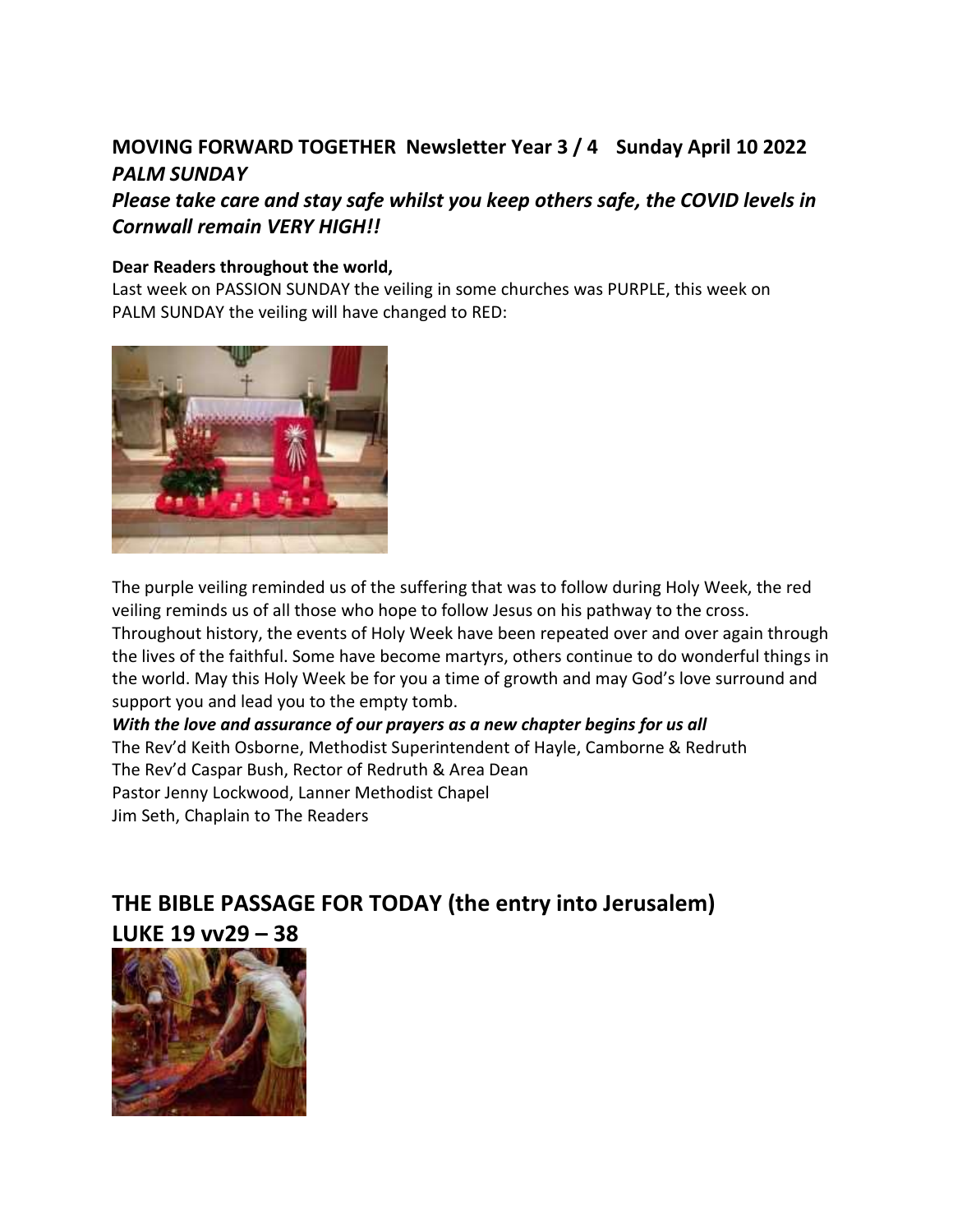It is a familiar part of the Easter story. Jesus riding in triumph into the city of Jerusalem. Riding in triumph on the lowliest of animals, a donkey (and did you know that the back of EVERY donkey is marked with a cross). The entry into Jerusalem is an object lesson on the behaviour of crowds. On one day they call for Jesus in triumph; days later they call for his death. Crowds are frightening, to be part of one means you will be pushed about, go where you may not want to go, and end up, bruised and battered. The Christian journey is often about standing against the crowd, standing for peace, justice and equal opportunities for all. The Easter story is about standing for what you believe in and facing the consequences of that belief. But through that stance the glory of the empty tomb will surround you, the stone WILL roll away and you will be empowered to achieve wonderful things for God in the world.

### **THOSE WHO WE REMEMBER THIS WEEK**

**MONDAY APRIL 11 Monday of Holy Week** 

**TUESDAY APRIL 12 Tuesday of Holy Week**

**WEDNESDAY APRIL 13 Wednesday of Holy Week**

#### **THURSDAY APRIL 14 MAUNDY THURSDAY**

The day when we remember the institution of the Communion Service, through Jesus sharing the bread and wine at his Passover meal. The day when we remember Jesus washing the feet of his disciples to reveal the extent of his love for them and the world. The day when Jesus was betrayed, arrested, denied and sentenced to death. The day when we remember the new law that Jesus gave us (*mandatum / from which we get the word Maundy)* **"LOVE ONE ANOTHER, AS I HAVE LOVED YOU"**



#### **FRIDAY APRIL 15 GOOD FRIDAY**

Perhaps it was once known as GOD FRIDAY, the day when Emmanuel, God with us died on the cross. But, despite the horror, the betrayals, the denials, the savagery of the procession to the cross, there was hope. Remember those who died with Jesus, the one who attacked from his cross, calling for Jesus to work a miracle and save them all, and the one who silenced him and to whom Jesus promised a place in paradise.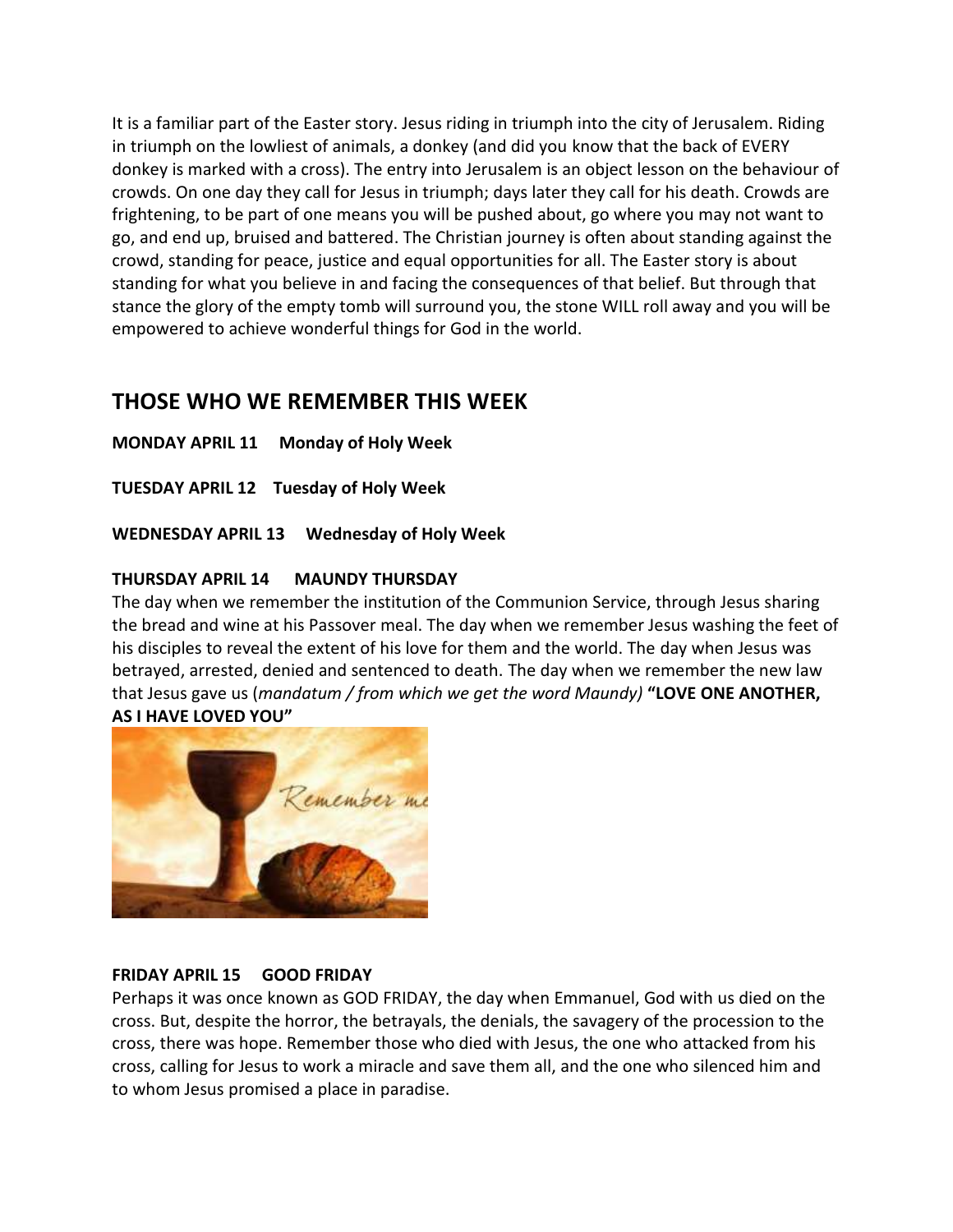Even at that terrible moment of his own death, Jesus was able to bring hope to the outcast and the rejected. His mother was there, the disciple John was there and Jesus entrusts to them the care of each other. For some that is the beginning of the church, the beginning of a community with the care of each other at its heart, a care based in God's love for all from the midst of suffering.



#### **SATURDAY APRIL 16 HOLY SATURDAY**

The woman were waiting for the Sabbath to be over so they could return to the tomb and do for Jesus what had not been possible at the moment of his death. The men are in hiding, afraid that they too would be arrested. Although we know the end of the story, the world waits with them, waits for the dawn so that we too may go to the tomb and …………….



### **PRAYERS FOR THE WEEK**

#### **SUNDAY APRIL 10 PALM SUNDAY**

"All the people who witnessed his miracles also gave praise to God" Luke 18 vv43 **ON THIS PALM SUNDAY WE PRAY FOR THOSE WHO SEEK TO BE SURROUNDED WITH LOVE, CARE AND COMPASSION AS THEY SEEK A NEW HOME IN A SAFE PLACE**

#### **MONDAY APRIL 11 Monday in Holy Week**

"Serve the Lord with all your heart; and do not turn aside after useless things ….. for they are useless" 1Samuel 12 vv20

**PRAY FOR THOSE WHO ARE UNABLE TO SEE OR RESPOND TO GOD'S LOVE FOR THEM; MAY THIS HOLY WEEK BE A TIME OF PEACE AND HOPE FOR THEM**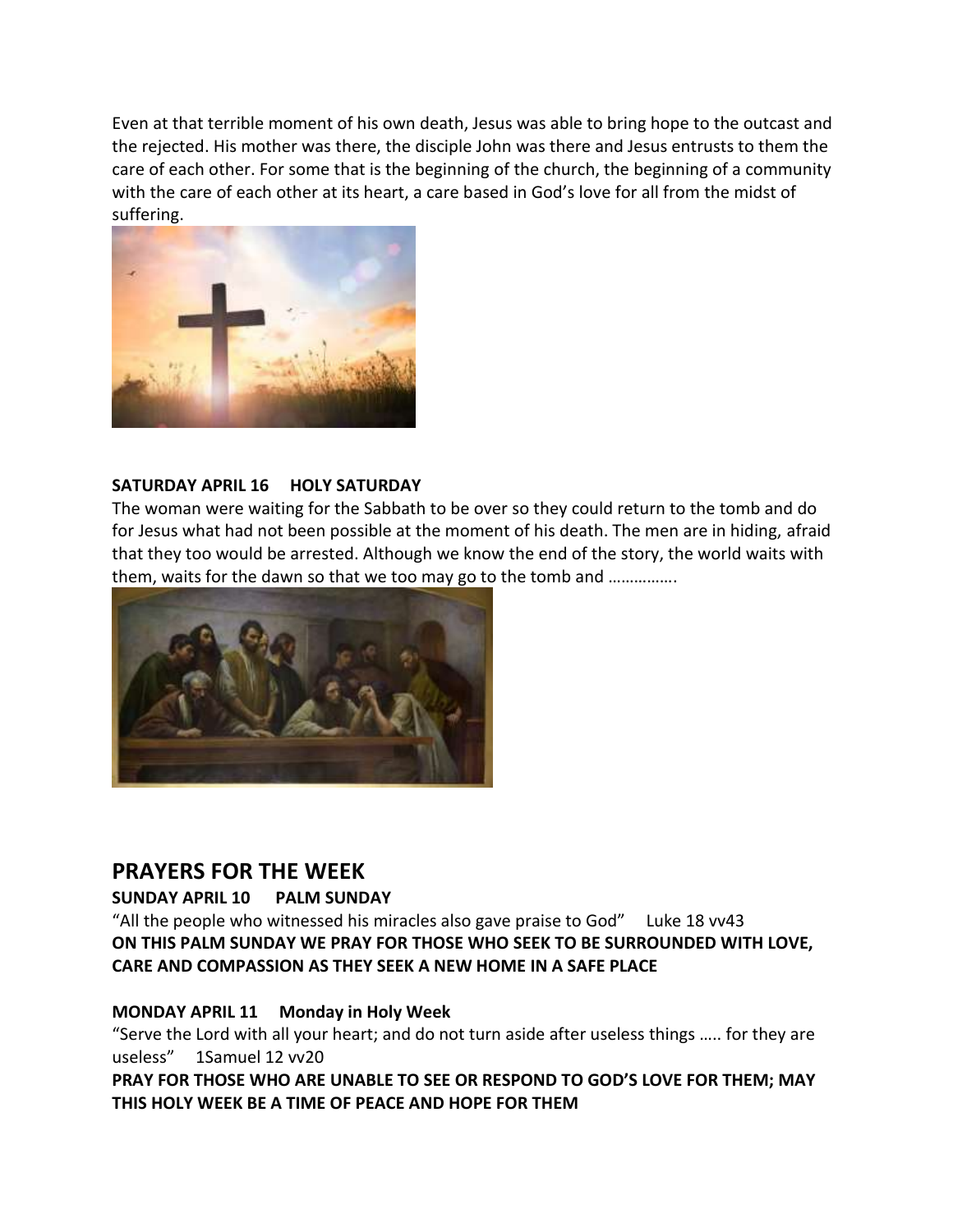#### **TUESDAY APRIL 12 Tuesday in Holy Week**

"Zacchaeus said: "Lord, I intend to give half of everything I possess to the poor"" Luke 19 vv8 **PRAY FOR THOSE WHO CRY OUT FOR HELP SO THAT THEY MAY LIVE IN WARM HOUSE, FEED THEIR CHILDREN AND THEMSELVES AND LOOK FOR A BRIGHT FUTURE** 

#### **WEDNESDAY APRIL 13 Wednesday in Holy Week**

"I will proclaim your righteous deeds and your salvation all day long, and I do not know how far they extend" Psalm 71 vv5

#### **PRAY FOR THOSE WHO, DESPITE THE DARKNESS IN THE WORLD ARE STILL ABLE TO SEE LIGHT AND HOPE**

#### **THURSDAY APRIL 14 MAUNDY THURSDAY**

"The owner of the vineyard said: "I will send my beloved son; perhaps they will respect him" Luke 20 vv13

**ON THIS SPECIAL DAY, WHEN WE SEE JESUS AS SERVANT, WE PRAY FOR THOSE WHO SEEK TO SERVE OTHERS AND TO PUT THEIR NEEDS AND HOPES FIRST**

#### **FRIDAY APRIL 15 GOOD FRIDAY**

"The Lord has chosen one who reflects God's love, the Lord has chosen him to share that love" 1Samuel 13 vv14

**ON THIS GOOD FRIDAY MAY WE LOOK AT THE BROKEN, OPPRESSIVE AND VIOLENT SITUATIONS OF WHICH WE KNOW AND REMEMBER JESUS' WORDS FROM THE CROSS: "FATHER FORGIVE THEM, FOR THEY KNOW NOT WHAT THEY DO"**

#### **SATURDAY APRIL 16 HOLY SATURDAY**

"He is not the God of the dead, but of the living; for in his sight, all are alive" Luke 20 vv38 **PRAY FOR THOSE WHO WAIT FOR NEWS, NEWS OF A LOVED ONE, NEWS OF MEDICAL PROCEDURES, RESULTS OF EXAMS AND INTERVIEWS; THAT THEY MAY WAIT WITH HOPE AND THE ACCEPTANCE THAT WHATEVER HAPPENS, THEY DO NOT JOURNEY ALOBE.** 

### **FIRST SUNDAY EVENT**

**The FIRST SUNDAY EVENT for April was in the Pencoys Church and raised £250.00 for Ukraine relief and will be directed through the DISASTERS EMERGENCY COMMITTEE** 

*Thank you so much for your kindness ……*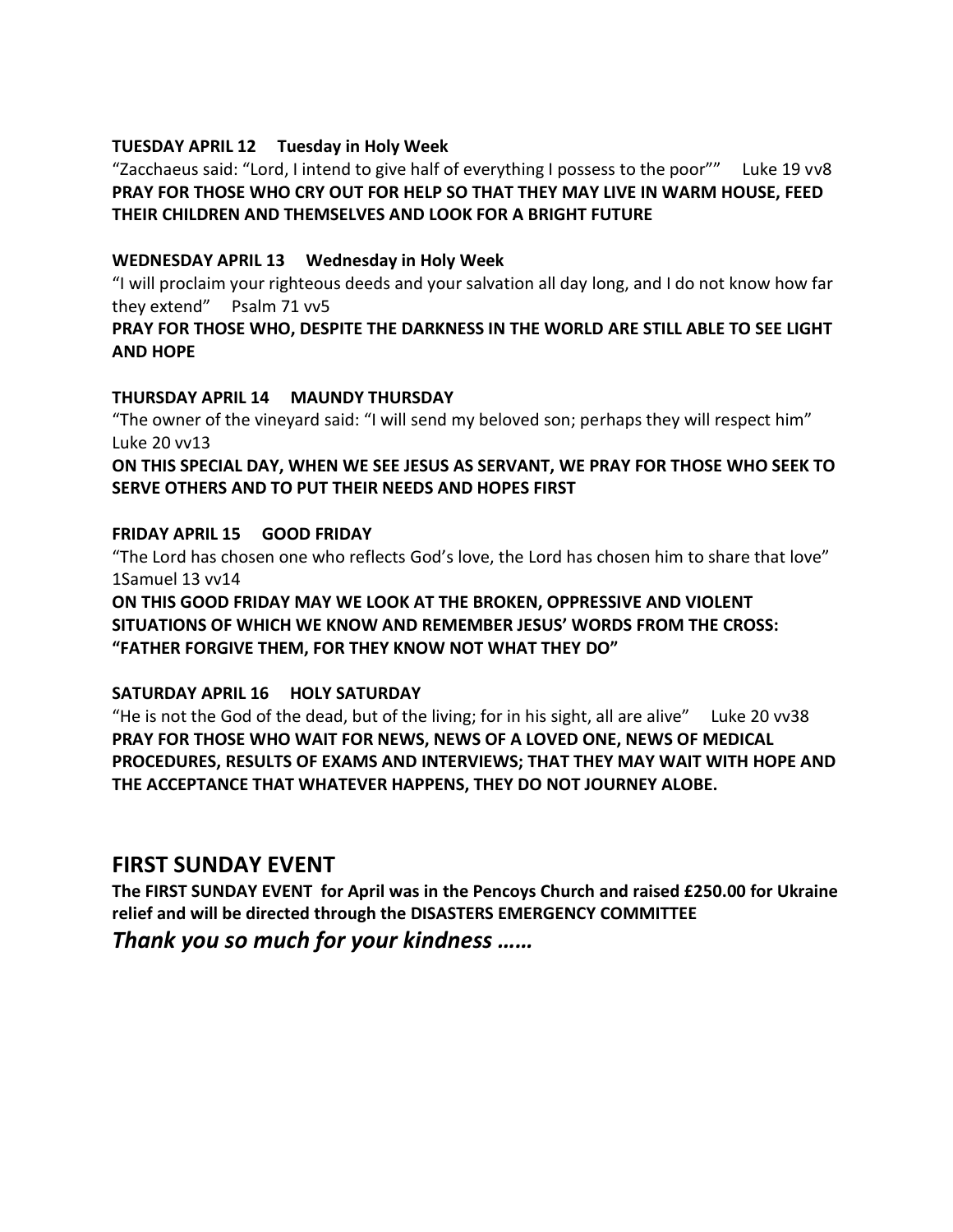

#### **FUTURE FIRST SUNDAY EVENTS**

MAY 1: The third Sunday of Easter. Christchurch, Lanner, 6.00pm

JUNE 5: Pentecost. Four Lanes Playing Field, 6.00pm *Platinum Jubilee Celebration with a collection for the playing field restoration fund. Games sand singing on this Jubilee weekend*

JULY 3: Thomas the Apostle. Pencoys Church, 6.00pm

AUGUST 7: Transfiguration (trans.) Christchurch, Lanner, 6.00pm

SEPTEMBER 4: 12<sup>th</sup> Sunday after Trinity. Four Lanes Chapel, 6.00pm

OCTOBER 2: Harvest. Pencoys Church, 6.00pm

NOVEMBER 6: 3rd Sunday before Advent. Christchurch, Lanner, 6.00pm

DECEMBER 4: World AIDS Day / Advent. Four Lanes Chapel. 6.00pm



**THANK YOU SO MUCH FOR ALL YOU HAVE GIVEN IN BOTH SUPPORT AND DONATIONS. YOUR KINDNESS HAS CHANGED LIVES.**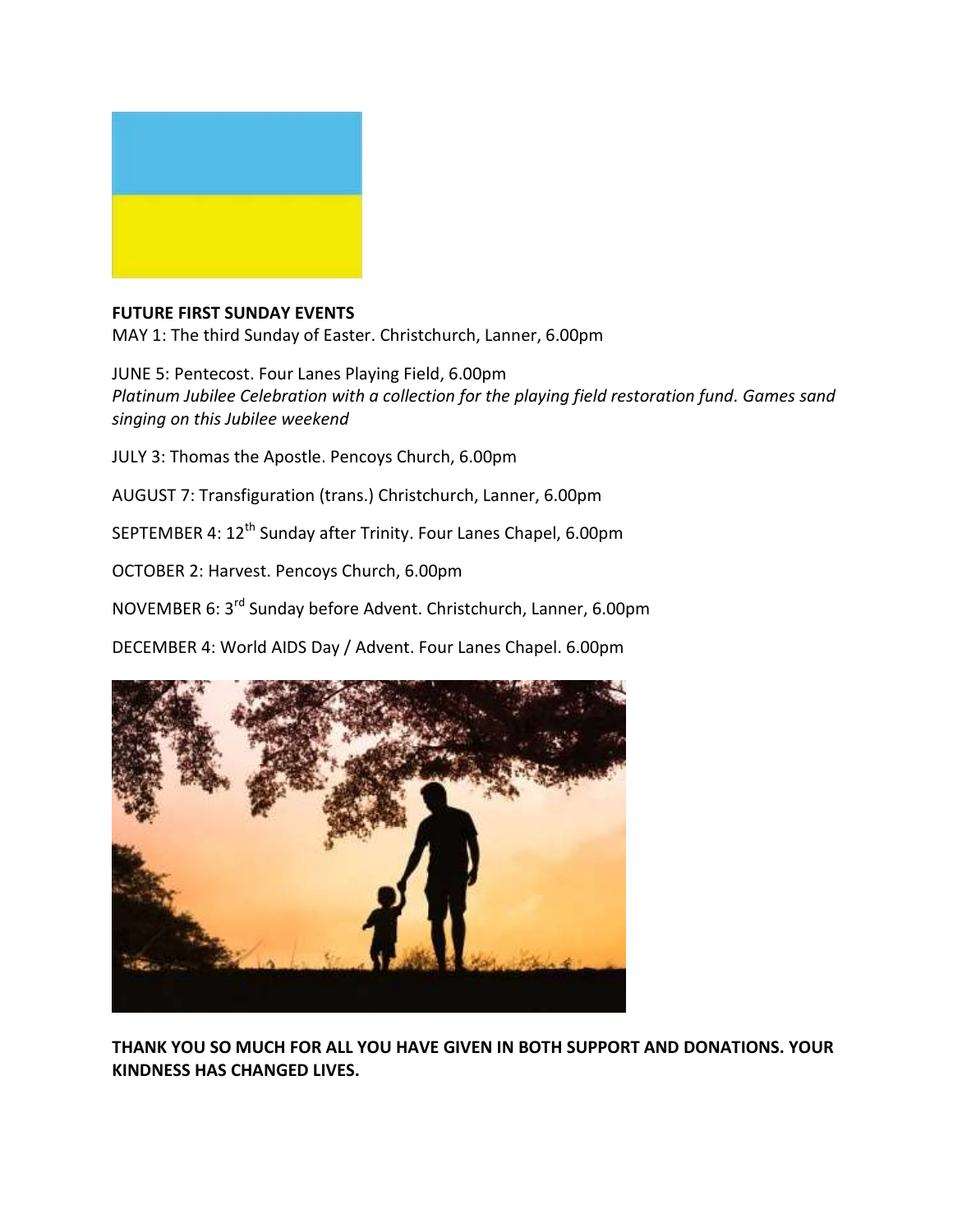### **THE CAMPAIGN FOR EQUAL MARRIAGE**

Perhaps you took part in one of the LIVING IN LOVE AND FAITH courses. One of the groups that historically caused the church to write LLF is THE CAMPAIGN FOR EQUAL MARRIAGE. The period of feed-back to the LLF courses is APRIL 30. The Equal Marriage Campaign would like THREE people to take part in a survey of the LLF course, and to write to their bishop in support of the Campaign. If YOU could be one of those three people, please contact FP. The Campaign would need your name and email and their organiser would email you about what to do. **IF YOU TOOK PART IN THE LLF COURSE THEN YOU COULD ACCEPT THIS INVITATION.** *Thanks FP* 



### **FIRST SATURDAY QUIZ**

Although it was hoped that the quiz would be face to face from January, due to the current health situation, the quiz will remain ON-LINE.

**VOLUNTEER QUIZ SETTERS FOR APRIL WERE FOUND.** We'll try again for face to face from after EASTER on **MAY 7!!!** *The JCDs set FEBRUARY. The Jersey Jesters set MARCH, and the Isolated Two set APRIL ……* **THANK YOU!!** Wherever we are, face to face or on-line, *POETS CORNER* will set the MAY quiz.



# **LOOKING FORWARD TO THE FIRST FACE TO FACE QUIZ FOR TWO YEARS IN MAY ……..** *WILL YOU BE THERE?*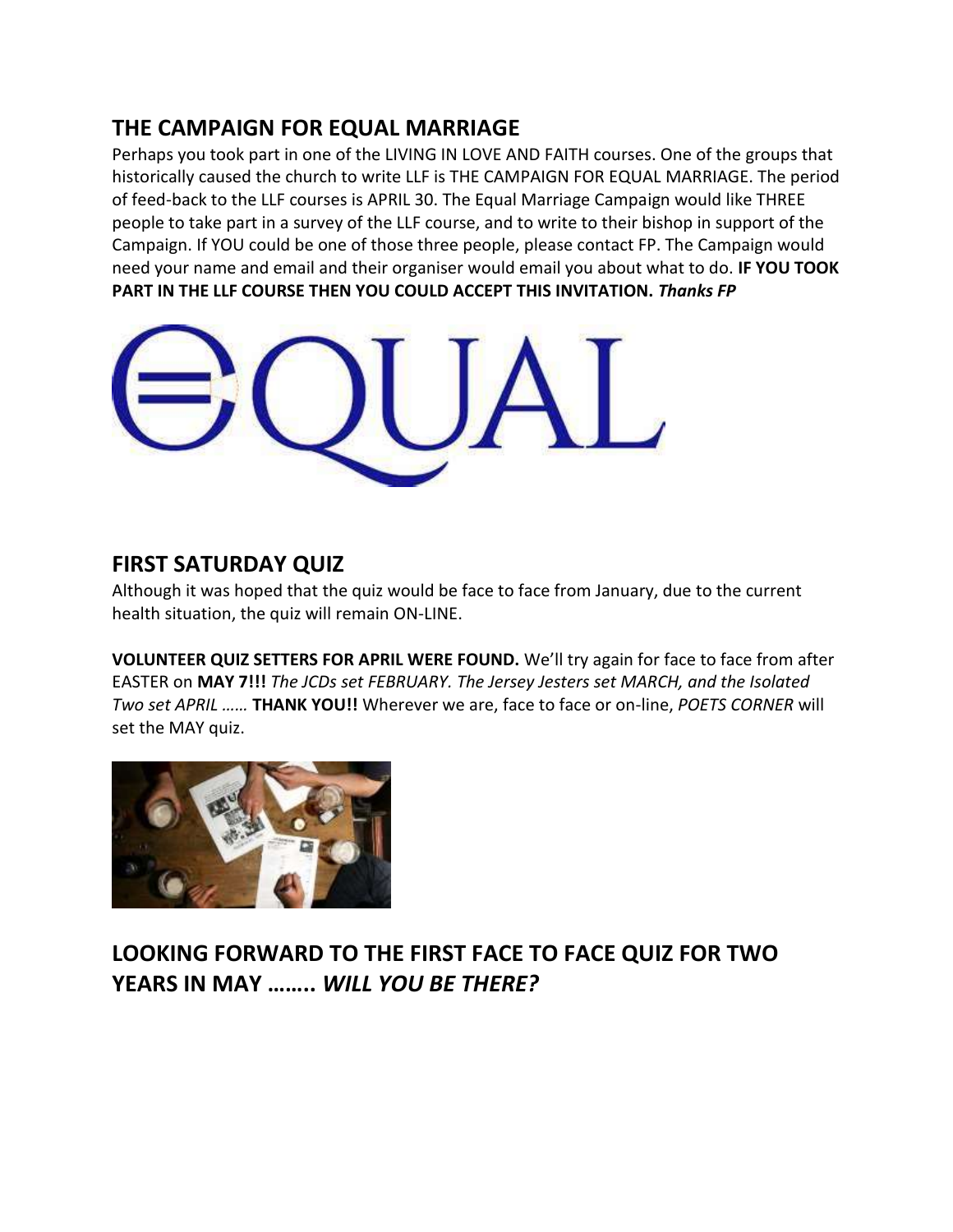## **HOLY COMMUNION AT HOME**

Perhaps you are still receiving the Blessed Sacrament at home? Perhaps you are still zooming your Sunday Service week by week. No-one must do what they are not comfortable with, so this prayer may still be of use to you. The Redruth Benefice churches remain open for private prayer and weekday services of Holy Communion and now the Benefice churches are open as usual on a Sunday (check timings for St Euny).

However you may well have taken the decision to STAY AT HOME. The following prayer will help you to receive the Sacrament at home when once you would have been in church, or even on zoom. A prayer is offered and bread is taken:

> *As the seed falls into the earth and dies to give life to the grain, As the corn is cut and crushed to make flour, As the flour is baked and the yeast dies to give life to the dough. As the bread is broken and eaten to give life to the body. So Jesus, sitting with the disciples, took bread, broke it, and said:* **"This is my body broken for the world"** *Eat the bread and remember Jesus*

May God bless you on your journey and keep you safe.



## **SUNDAY AT 6.00pm**

Still lighting your candle at 6.00pm each Sunday? If you are, THANKYOU. The list is updated regularly: This list goes all over the world and if you would like a name added, no matter where you are just let FP know at [baptism66@gmail.com](mailto:baptism66@gmail.com)

IN NEED: Peter & Maureen, Terry, Francis, Rex, Marlene, Mark Genower, Zoe,

Isabelle & Andrew, Betty, Helen Anderson, Vanessa, Sue, Nicola, Mary, Melva, Jim. S., Margaret, Jessica & Martin, Ian, Christina, Julie, Andrea, Albert, Svitlana, Masha, Andrei and his family and all Ukrainians, for those in the world who stand against this war, for all those who suddenly, after so long are still contracting COVID

*THOSE WHOSE JOURNEY IS OVER: Roger W., Roger H., Brian, Rose and all who have died on whatever side in this present conflict*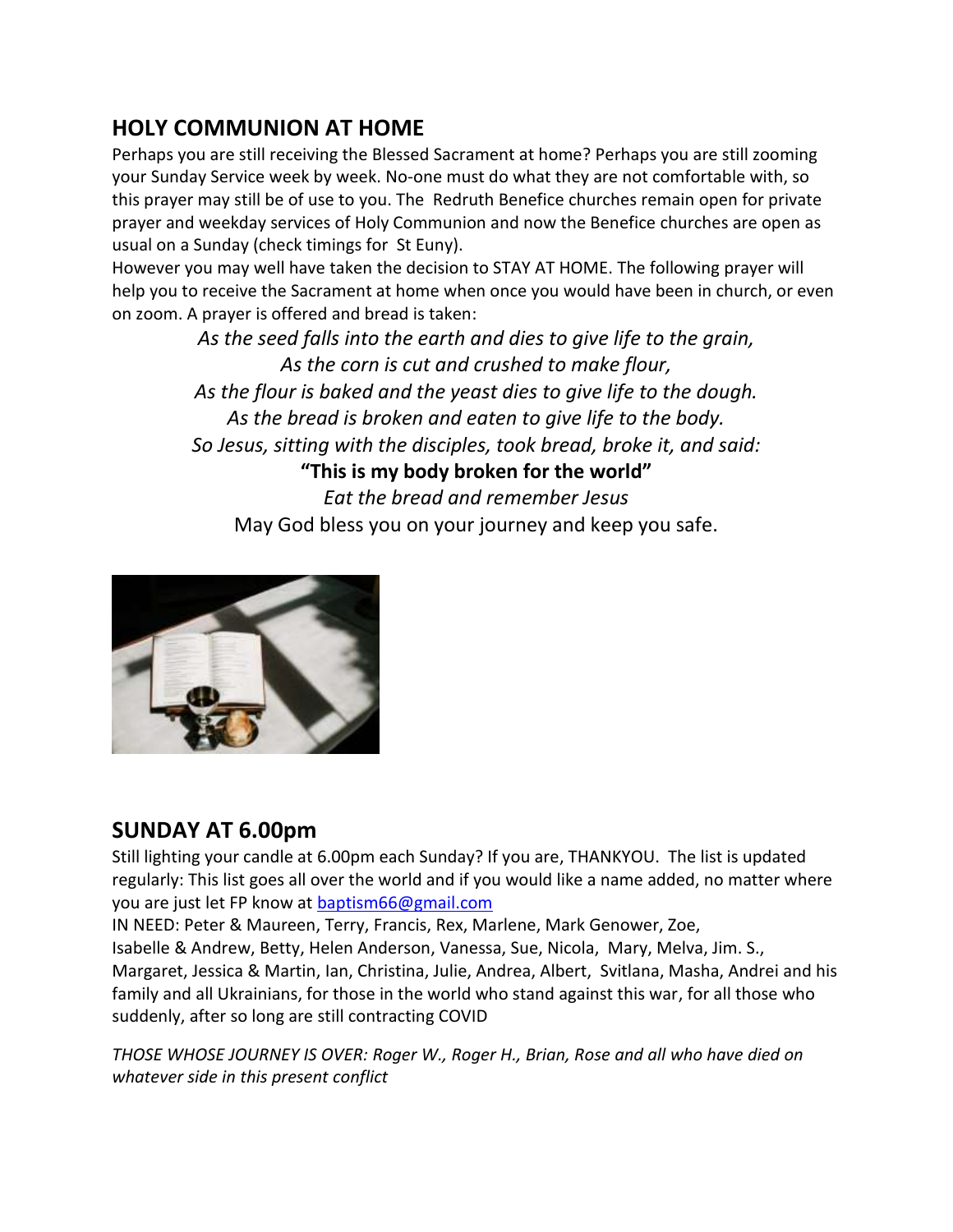## **CHRISTCHURCH 105.2**

Tune in to this new style of FAMILY SERVICE on the THIRD Sunday of each month at 9.30am. new music, new approach, new everything!!!!



# **Tune into:** *CHRISTCHURCH 105.2*

The next event is the **LAUNCH** which was delayed due to COVID concerns will be on **EASTER DAY.** Julia KB. has created a beautiful service book. If you can be there, you will be very welcome!!

# **DIARY DATES**

SUNDAY APRIL 10 / PALM SUNDAY and HOLY WEEK SUNDAY APRIL 17 / EASTER DAY FRIDAY APRIL 22 & SATURDAY APRIL 23 / The Randoms Present …… MONDAY APRIL 25 / Monday tea-party, 2pm – 4pm., Christchurch Hall MONDAY APRIL 25 / APCM with quiz!!, 7.00pm., Chrostchurch Hall TUESDAY APRIL 26 / Redruth 'one parish' PCC / 7.00pm THURSDAY April 28 / Four Lanes & Pencoys Jubilee Planning Meeting, 7.00pm., Chapel MONDAY MAY 2 / Jubilee fund-raising cream tea, 2pm-4pm., Four Lanes Chapel (Bank Holiday) SATURDAY MAY 7 / First Monday Quiz returns, 7.00pm., Pencoys Hall WEDNESDAY MAY 4 / FLAPJACK local committee, 4.00pm., Pencoys Church TUESDAY MAY 10 / OPEN BASIC SAFEGUARDING COURSE, 7.00pm., St Euny FRIDAY MAY 13 / Healing Service, Treleigh Church, 7.00pm SATURDAY MAY 21 / Games Evening, FIRST ONE: BINGO, Pencoys Hall, 6.00pm THURSDAY MAY 26 / ASCENSION DAY / *Thy Kingdom Come Project* begins FRIDAY MAY 27 / Film Night starts again, Lanner Church, doors open 6.30pm., film 7.00pm SATURDAY MAY 28 / Prayer Stations for Thy Kingdom Come in Christchurch SUN. MAY 29 / 5<sup>th</sup> Sunday / FLAPJACK breakfast, 9.30am., Benefice service 10.30am., Pencoys TUESDAY MAY 31 / Prayer Stations for Thy Kingdom Come in Pencoys Church TUESDAY JUNE 7 / Archdeacon's Visitation, Tuckingmill Church THURSDAY JUNE 9 / Intercession training, 7.00pm., Christchurch SATURDAY JUNE 18 / Murdoch Day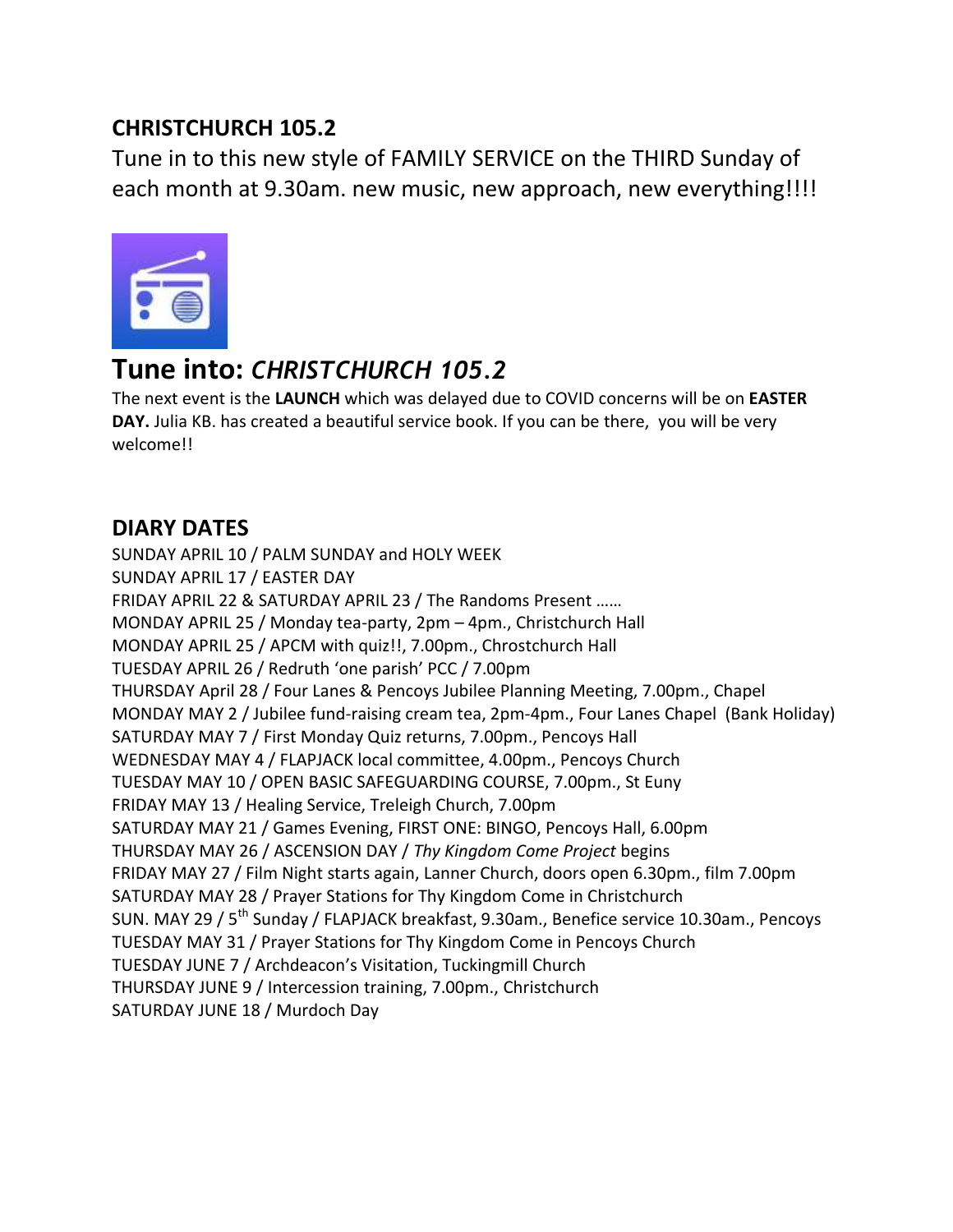### **MURDOCH DAY**

This special day takes place on SATURDAY JUNE 18. There will be the traditional procession and stalls up and down the High Street. The theme is for the procession is **KINGS & QUEENS**, a fitting tribute to Queen Elizabeth II in this her platinum jubilee year. **SO, are there any young people who want to be part of the procession. Let FP know and then we can think of our theme / 079 038 079 46 email [baptism66@gmail.com.](mailto:baptism66@gmail.com)**

#### Themes could be:

**Kings & Queens throughout history, eg. Boudicca, Canute, Arthur, Elizabeth I, William etc.** 

**Kings and Queens by nicknames eg. Alfonso the Kind, Otto the Illustrious, Charles the Noble,**

**Elizabeth 1 the Glorious, Isabella the She-wolf AND** 

**Elzabeth the Queen mother, Manuel the Unfortunate, Maria the Educator,** 

**Charles the Enlightened, Henry the Navigator, William the Sailor** 

Then there could be kings and queens from the words: PLATINUM JUBILEE:

**Philippe Leopold Anne Tutankhamun Isabella I Norodom Umberto I Mary James Umberto ii Boudicca Isabella II Lady Jane Grey Elizabeth I Elizabeth II**